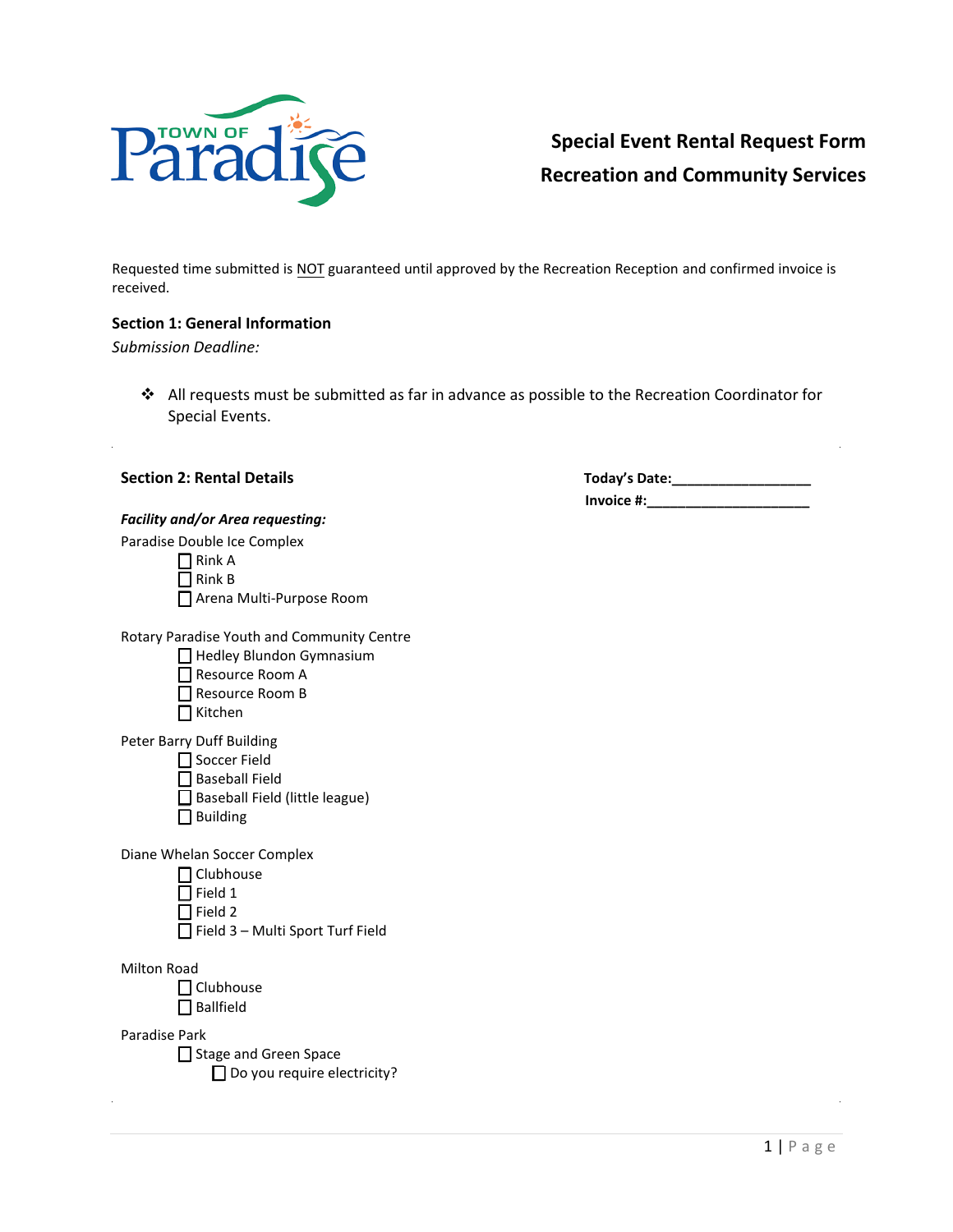| St. Thomas Community Centre<br>Meeting Room<br>Kitchen |
|--------------------------------------------------------|
|                                                        |
| Date and Time of Request:                              |
|                                                        |
|                                                        |
|                                                        |
|                                                        |
| <b>Setup Extras:</b>                                   |

## **Section 3: Client Information**

 $\mathcal{L}^{\pm}$ 

| Organization Type: □ Registered Non-Profit □ Corporate □ Community Group □ School/Educational |
|-----------------------------------------------------------------------------------------------|

 $\sim$ 

 $\hat{\boldsymbol{\beta}}$